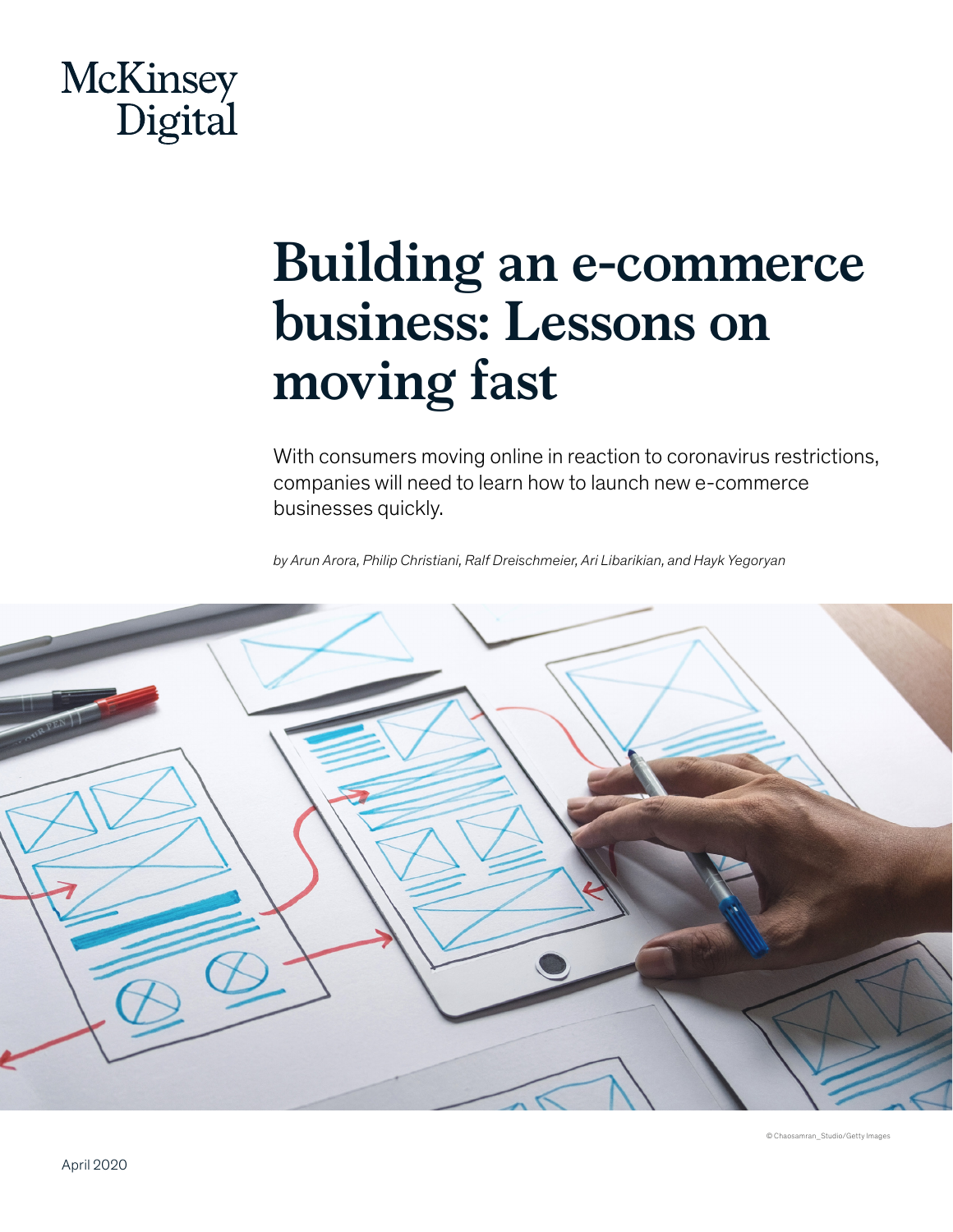#### While the full implications of COVID-19 are

still unknown, it's clear that the impact on retail is already significant. Emerging evidence points to a significant shift, as customers scale back their shopping in stores and instead go online.

In China, online shopping has increased 15 to 20 percentage points,<sup>1</sup> and e-commerce in Italy has increased 81 percent compared with the last week of February.2 US consumers have largely followed the same pattern. The COVID-19 crisis is first and foremost a human tragedy, requiring companies to take immediate steps to protect their people. Amid this human cost, companies are also starting to come to terms with the impact of the crisis on their businesses. With offline shopping collapsing, companies' strategies will need to focus on fortifying their web presence and, in some cases, building an online business.

We have found that companies can create a working e-commerce site in much less time than they think. In fact, a poor understanding of what's really possible with digital can be one of the most significant hinderances to moving quickly. As we highlight in *Fast Times: How Digital Winners Set Direction, Learn, and Adapt* (Amazon Publishing, February 2020), low aspirations lead to modest, even negligible, outcomes. In our experience, completely new businesses can be launched in fewer than four months. Normally, a company requires at least six to nine months to get a complete solution up and running (and often considerably longer when outsourcing the work to multiple vendors and agencies, with the increased need for coordination slowing down cycle times).

We had the opportunity to watch this thesis play out in the real world recently at one European retail chain that has around 1,000 brick-and-mortar stores across the world. The chain, owned by a private-equity fund, had no e-commerce presence. Although it had previously considered e-commerce, there were serious concerns about whether it could

ever work, given the assortment, concept, and even brand constraints. Despite these issues, a variety of pressures, from consumer demand to competitive constraints, forced the company to take action.

Thirteen weeks later, it had a functioning e-commerce business in one of the regions it operated in. Not only that, its launch was successful from the first month, generating almost 3 percent revenue growth within the chosen region, tripling average basket size compared with retail stores, and maintaining a high customer-satisfaction score. When COVID-19 started disrupting daily routines in Europe, the e-commerce revenues jumped up threefold almost overnight.

This article describes the main lessons from that program.

#### **Be pragmatic**

Before work started on launching an e-commerce business in our example, the company's leadership gathered to discuss the ambition for the endeavor. One word dominated that discussion: "pragmatic." Rather than attempting to launch a full-blown digital business across all markets at once, the CEO opted to go to market fast with a limited offering and in limited geographies, gain strong traction, and then scale up and out aggressively (see sidebar, "Supporting your remote teams").

Within days, a new team created a comprehensive, week-by-week plan that covered everything from creating customer-testing touchpoints to setting up the warehouse with electricity and equipment to photographing and writing copy for every one of the 800 products to go on offer. All nonrelevant initiatives were postponed in favor of efforts that had direct customer impact. The team closely scrutinized every feature and ruthlessly prioritized intermediate release goals for what mattered most. This biweekly review exercise also made room for fixing problems when things inevitably went wrong.

<sup>1</sup> COVID-19 mobile survey, February 2020; n = 1,249 respondents across 46 Chinese cities.

<sup>2</sup> Expert calls; Chiara Bertoletti, "#Coronavirus Nuovi dati sulle vendite della gdo in store e online," *Gdoweek*, March 6, 2020, gdoweek.it.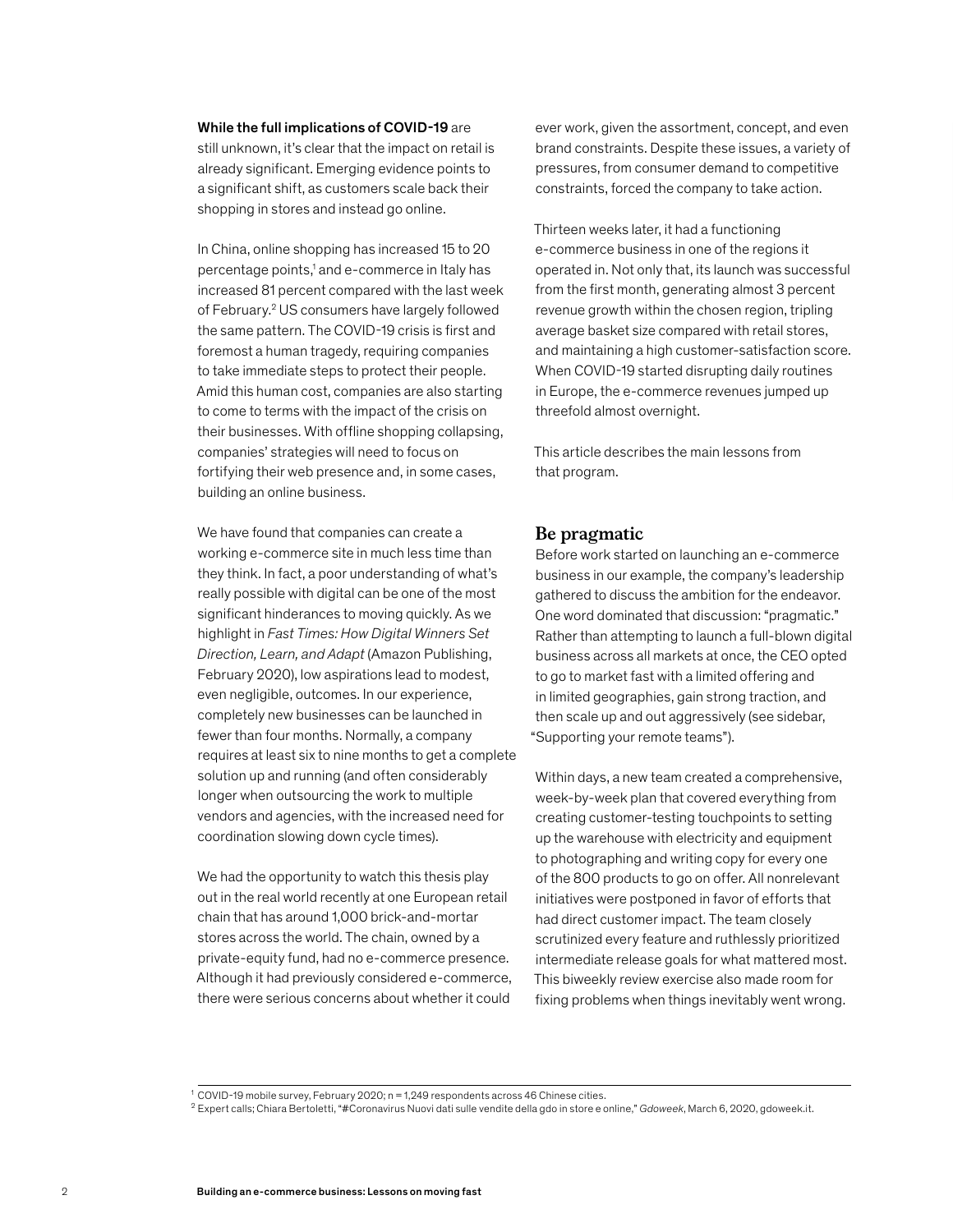#### **Supporting your remote teams**

#### As the COVID-19 pandemic spread, it

overtook the effort of a retail chain to refine its new e-commerce site. The team, like workers around the world, had to learn quickly how to collaborate with one another while working remotely. The lessons from that experience and others include the following:

It's not enough to have the best collaboration tools available. The level of people's familiarity with collaboration tools varies, so spend time up front in training people how to use them well. Also standardize which tools to use. In an effort to move quickly, people may just gravitate to what they know best, resulting in the use of incompatible tools.

- Invest in adoption and standardization. Invest in adequate tools and support for example, pay for upgraded Wi-Fi and distribute 4G or 5G modems.
- Stay committed to what works. Problemsolve the new issues—foreseen and unforeseen—that arise the way you do any other challenge: uncover the problems and innovate solutions by agile trial and error. Maintain frequent check-ins and track progress.
- Understand that in a time of crisis, team members have personal and family responsibilities that they must also handle. Have the empathy and flexibility to enable that.

This lesson was repeated a second time when management reevaluated scaling plans in light of COVID-19. The team focused instead on further strengthening the core functionality of the e-commerce business and providing an easy, dependable way for a locked-down population to shop for what it needed.

#### **Be clear with responsibilities: Assign ownership, not tasks**

A crucial element in enabling speed during our example retail chain's launch of its e-commerce business was clearly designating which teams were responsible for which tasks—and then giving them the space to complete their work. Management created four teams with responsibility for specific work streams and ownership over a certain portion of the customer journey. Management then stepped back, giving teams the responsibility and flexibility to solve every unplanned issue that occurred there and pushed them to be creative with solutions. The four teams and their tasks were as follows:

— *The tech-and-design team* was in charge of defining the microservices architecture, including codesigning the online-store concept with customers and building it iteratively. It also had to develop tech capabilities for connecting the back end of the store with the warehousemanagement system, inventory synchronization, and order handling. The team owned the customer journey from the moment the customer arrived to when an order landed on the handheld tablets carried by the pickers in the warehouse. Over time, the tech stack developed to a point at which almost all content-level changes could be done without developer involvement.

- *The operations team* was in charge of setting up the warehouse: establishing packing stations and picking trolleys, setting up the workforce for the warehouse and customer support, liaising with carriers and intermediaries to set up a new relationship, and detailing the procedures for handling all common and edge cases. It owned the part of the journey that started when the warehouse received an order and ended when the customer received their package.
- *The product-assortment team* analyzed the full product assortment available, chose the 800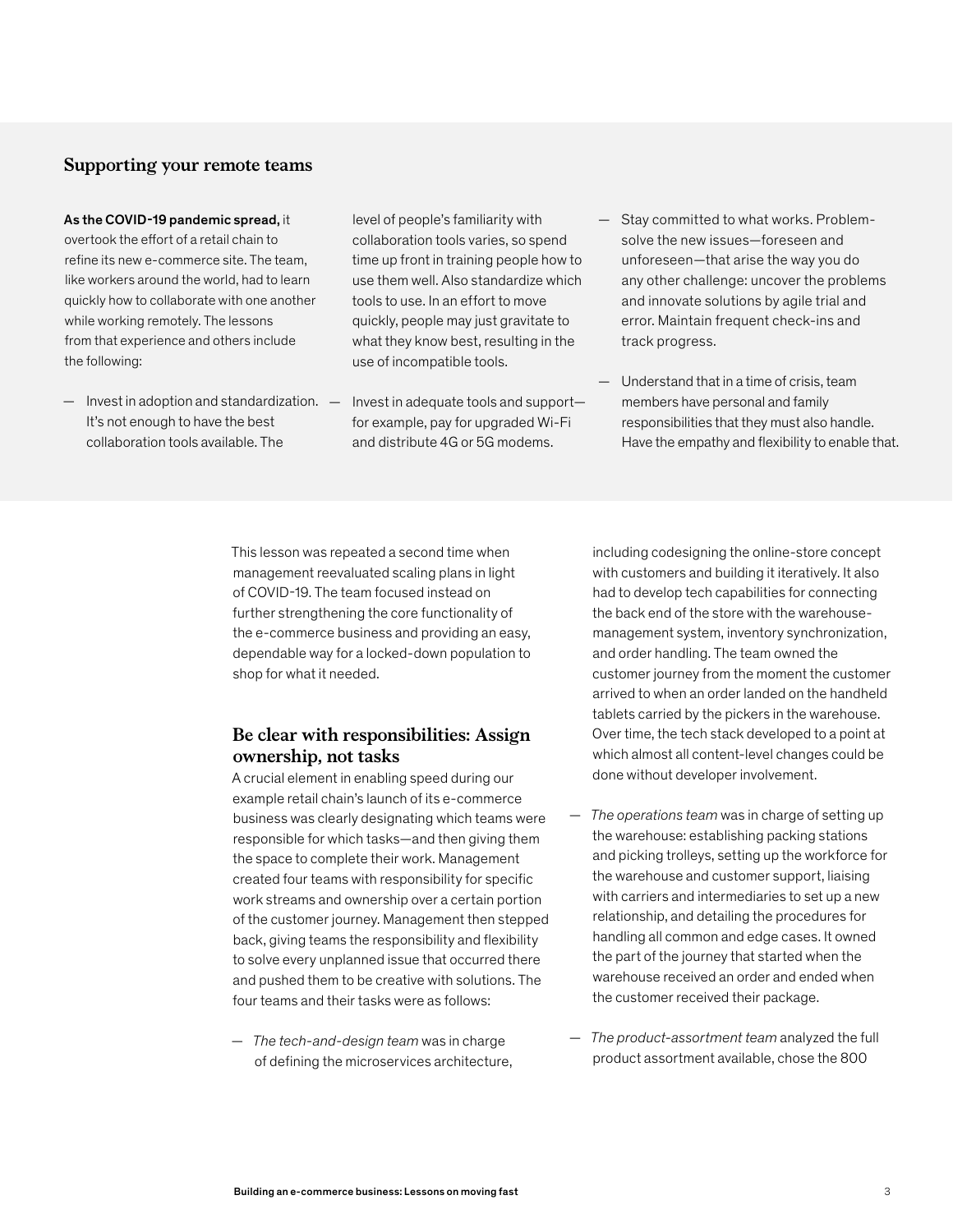### **Putting in place the right measures and key performance indicators early in the process of creating an e-commerce business is as important as launching quickly.**

best SKUs to launch with (based on multiple quantitative and qualitative criteria—for example, "shippability" of items such as ice cream and fragile glassware, sizing to fit existing boxes, and logical fit with other products in the assortment); obtained samples to photograph, measure, and describe; and created creative online-only bundles. It owned the portion of the customer journey covering all of the steps necessary for a customer to find, understand, and choose a product. As such, the team worked closely with the tech-and-design team in the initial phases.

— *The marketing team,* which kicked off nine weeks before the launch, created a detailed marketing launch plan, set up a structured customer-relationship-management system and biweekly campaigns to increase the size of the database by almost threefold prior to launch, worked with an agency to come up with a creative launch campaign, and planned an operation in which all the content and merchandise (such as posters, T-shirts, and bags) would roll out in unison on launch day across offline stores, social media, search advertising, influencers, and various PR channels. This team owned the customer decision journey, from complete lack of awareness to the moment a customer landed on the home page for the first time.

At the end of each day, all the teams came together for an all-hands checkout to update each other

about the newest developments. This habit—along with solid agile ceremonies, such as weekly sprint planning, biweekly demonstrations, retrospectives, and use of collaboration tools (Kanban boards and Slack)—was the perfect counterweight to workstream independence and ensured that everyone was in sync at all times.

#### **Learn and adapt**

Putting in place the right measures and key performance indicators early in the process of creating an e-commerce business is as important as launching quickly. It allows companies to track the progress that matters so that they can learn, adapt, and drive continual improvement. It is not enough to measure overall conversion or conversion by channel. Instead, companies need more granular metrics—for example, to identify relevant customer cohorts, measure microconversions per cohort, and then improve for that use case continually. Metrics or key performance indicators that are too high level don't provide a clear-enough story. This concept, in particular, is crucial because launching an e-commerce presence is not a discrete project but much more a program of continual improvement.

In our retailer example, the leadership decided early on that the goal of the e-commerce initiative was to launch quickly a business that could gain traction within a single region and then to use it to learn and improve before going all out globally. The company knew that it needed first to build a muscle to operate